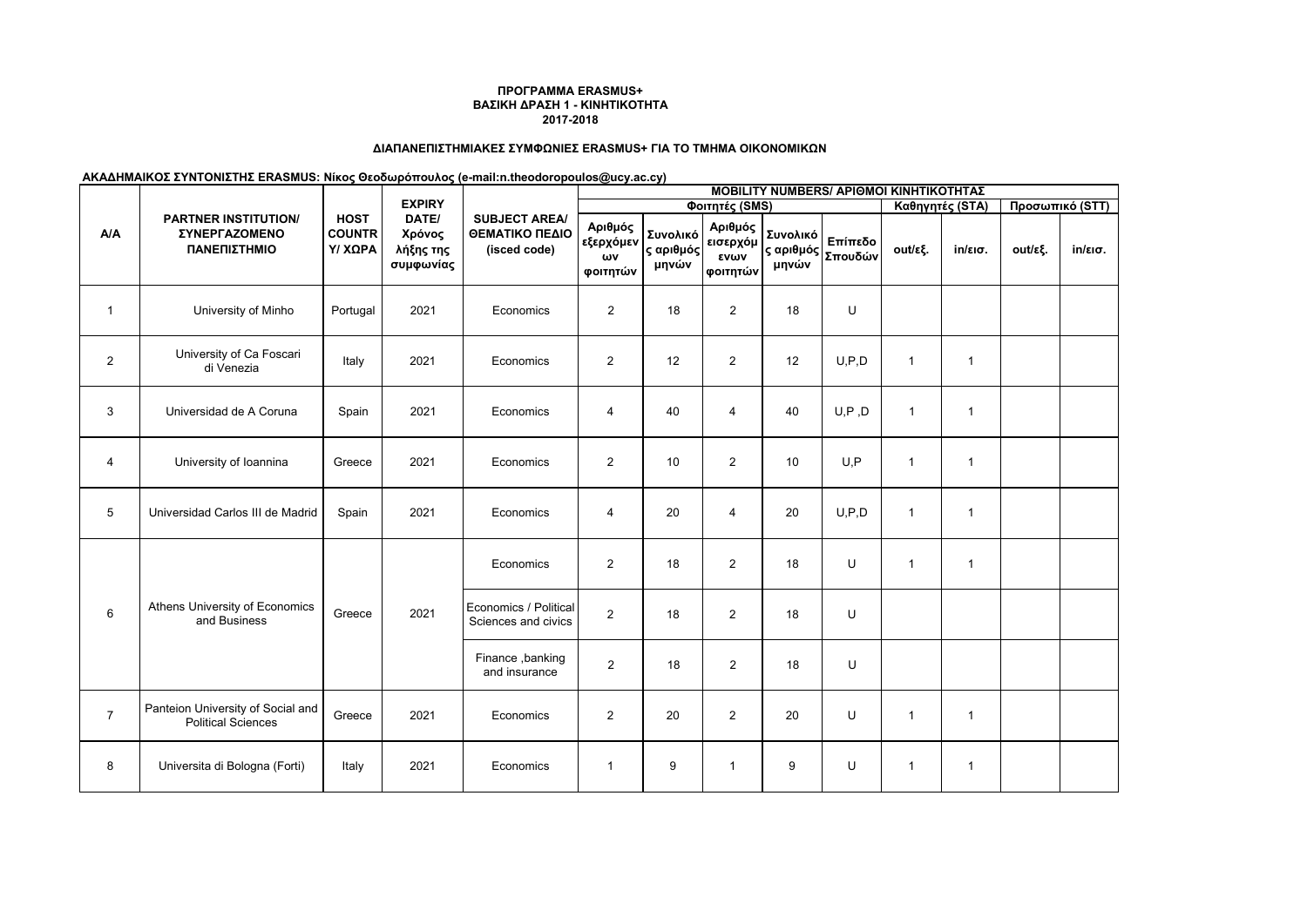# **ΔΙΑΠΑΝΕΠΙΣΤΗΜΙΑΚΕΣ ΣΥΜΦΩΝΙΕΣ ERASMUS+ ΓΙΑ ΤΟ ΤΜΗΜΑ ΟΙΚΟΝΟΜΙΚΩΝ**

|     | <b>PARTNER INSTITUTION/</b><br>ΣΥΝΕΡΓΑΖΟΜΕΝΟ<br>ΠΑΝΕΠΙΣΤΗΜΙΟ | <b>HOST</b><br><b>COUNTR</b><br>Υ/ ΧΩΡΑ | <b>EXPIRY</b><br>DATE/<br>Χρόνος<br>λήξης της<br>συμφωνίας | <b>SUBJECT AREA/</b><br>ΘΕΜΑΤΙΚΟ ΠΕΔΙΟ<br>(isced code) | <b>MOBILITY NUMBERS/ APIOMOI KINHTIKOTHTAΣ</b> |                                |                                         |                                |                    |              |                 |                 |                   |  |  |
|-----|--------------------------------------------------------------|-----------------------------------------|------------------------------------------------------------|--------------------------------------------------------|------------------------------------------------|--------------------------------|-----------------------------------------|--------------------------------|--------------------|--------------|-----------------|-----------------|-------------------|--|--|
| A/A |                                                              |                                         |                                                            |                                                        | Φοιτητές (SMS)                                 |                                |                                         |                                |                    |              | Καθηγητές (STA) | Προσωπικό (STT) |                   |  |  |
|     |                                                              |                                         |                                                            |                                                        | Αριθμός<br>εξερχόμεν<br>ων<br>φοιτητών         | Συνολικό<br>ς αριθμός<br>μηνών | Αριθμός<br>εισερχόμ<br>ενων<br>φοιτητών | Συνολικό<br>ς αριθμός<br>μηνών | Επίπεδο<br>Σπουδών | out/εξ.      | in/εισ.         | out/εξ.         | $in/\epsilon$ ισ. |  |  |
| 9   | University of Cantabria                                      | Spain                                   | 2021                                                       | Economics                                              | 2                                              | 20                             | $\overline{2}$                          | 20                             | U, P               | $\mathbf{1}$ | $\mathbf{1}$    |                 |                   |  |  |
| 10  | University of Siena                                          | Italy                                   | 2021                                                       | Economics                                              | 2                                              | 10                             | $\overline{2}$                          | 10                             | U, P               | $\mathbf{1}$ | $\mathbf{1}$    |                 |                   |  |  |
| 11  | University of Pireaus                                        | Greece                                  | 2021                                                       | Economics                                              | 3                                              | 18                             | 3                                       | 18                             | U                  | $\mathbf 1$  | $\mathbf{1}$    |                 |                   |  |  |
| 12  | University of Macedonia<br>Economics & Social Sciences       | Greece                                  | 2021                                                       | Economics                                              | $\overline{2}$                                 | 18                             | $\overline{2}$                          | 18                             | U                  | $\mathbf{1}$ | $\mathbf{1}$    |                 |                   |  |  |
| 13  | University Nova de Lisboa                                    | Portugal                                | 2021                                                       | Economics                                              | $\overline{2}$                                 | 12                             | $\overline{2}$                          | 12                             | U                  |              |                 |                 |                   |  |  |
| 14  | University of Eotvos Lorand                                  | Hungary                                 | 2021                                                       | Economics                                              | 2                                              | 12                             | $\overline{2}$                          | 12                             | U, P               | $\mathbf{1}$ | $\mathbf{1}$    |                 |                   |  |  |
| 15  | Uniwersytet Warminsko-<br>Manzurski w Olsztynie              | Poland                                  | 2021                                                       | Economics                                              | $\mathbf{1}$                                   | 5                              | $\overline{1}$                          | 10                             | P.D                |              |                 |                 |                   |  |  |
| 16  | <b>Tallinn University of Technology</b>                      | Estonia                                 | 2020                                                       | Economics                                              | 4<br>$\overline{2}$                            | 40<br>20                       | $\overline{4}$<br>$\overline{2}$        | 40<br>20                       | U<br>P             | 1            | $\mathbf{1}$    |                 |                   |  |  |
| 17  | University of Naples Federico II                             | Italy                                   | 2021                                                       | Economics                                              | 4                                              | 40                             | 4                                       | 36                             | U, P, D            | $\mathbf{1}$ | $\mathbf{1}$    |                 |                   |  |  |
| 18  | Universite de Cergy-Pontoise                                 | France                                  | 2021                                                       | Economics                                              | 2                                              | 20                             | $\overline{2}$                          | 20                             | U, P               | $\mathbf{1}$ | $\mathbf{1}$    |                 |                   |  |  |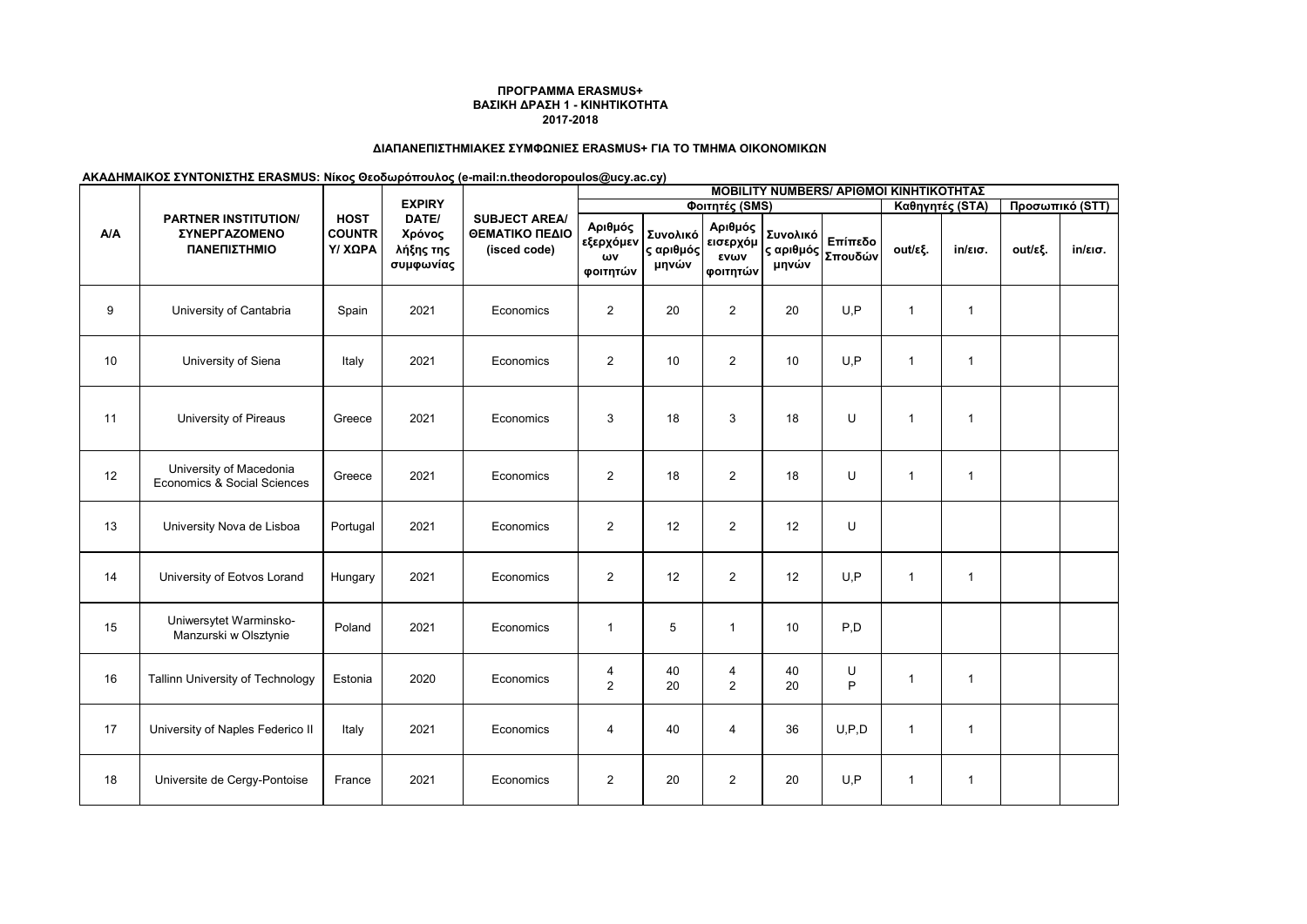# **ΔΙΑΠΑΝΕΠΙΣΤΗΜΙΑΚΕΣ ΣΥΜΦΩΝΙΕΣ ERASMUS+ ΓΙΑ ΤΟ ΤΜΗΜΑ ΟΙΚΟΝΟΜΙΚΩΝ**

|     | <b>PARTNER INSTITUTION/</b><br>ΣΥΝΕΡΓΑΖΟΜΕΝΟ<br>ΠΑΝΕΠΙΣΤΗΜΙΟ | <b>HOST</b><br><b>COUNTR</b><br>Υ/ ΧΩΡΑ | <b>EXPIRY</b><br>DATE/<br>Χρόνος<br>λήξης της<br>συμφωνίας | <b>SUBJECT AREA/</b><br>ΘΕΜΑΤΙΚΟ ΠΕΔΙΟ<br>(isced code) | <b>MOBILITY NUMBERS/ APIOMOI KINHTIKOTHTAΣ</b> |                                |                                         |                                |                    |              |                   |                 |                   |  |
|-----|--------------------------------------------------------------|-----------------------------------------|------------------------------------------------------------|--------------------------------------------------------|------------------------------------------------|--------------------------------|-----------------------------------------|--------------------------------|--------------------|--------------|-------------------|-----------------|-------------------|--|
| A/A |                                                              |                                         |                                                            |                                                        | Φοιτητές (SMS)                                 |                                |                                         |                                |                    |              | Καθηγητές (STA)   | Προσωπικό (STT) |                   |  |
|     |                                                              |                                         |                                                            |                                                        | Αριθμός<br>εξερχόμεν<br>ωv<br>ΦΟΙΤητών         | Συνολικό<br>ς αριθμός<br>μηνών | Αριθμός<br>εισερχόμ<br>ενων<br>φοιτητών | Συνολικό<br>ς αριθμός<br>μηνών | Επίπεδο<br>Σπουδών | out/εξ.      | $in/\epsilon$ ισ. | out/εξ.         | $in/\epsilon$ ισ. |  |
| 19  | University of Copenhagen                                     | Denmark                                 | 2021                                                       | Economics                                              | 6                                              | 60                             | 6                                       | 60                             | U, P               | $\mathbf{1}$ | $\mathbf{1}$      |                 |                   |  |
| 20  | Fachhochschule Worms                                         | Germany                                 | 2021                                                       | Economics                                              | $\overline{2}$                                 | 10                             | $\overline{2}$                          | 10                             | U, P               | $\mathbf{1}$ | $\mathbf{1}$      | 11              | $\overline{1}$    |  |
| 21  | Czech University of Life Sciences                            | Czech<br>Republic                       | 2021                                                       | Economics                                              | 2                                              | 20                             | $\overline{2}$                          | 20                             | U, P               | $\mathbf{1}$ | $\mathbf{1}$      |                 |                   |  |
| 22  | Universita Degli Studi di Parma                              | Italy                                   | 2021                                                       | Economics                                              | $\overline{c}$<br>$\overline{1}$               | 20<br>10                       | $\overline{\mathbf{c}}$<br>$\mathbf{1}$ | 20<br>10                       | U<br>p             | $\mathbf{1}$ | $\mathbf{1}$      |                 |                   |  |
| 23  | University of Hradec Kralove                                 | Czech<br>Republic                       | 2021                                                       | Economics                                              | 2                                              | 20                             | $\overline{2}$                          | 20                             | U, P               | $\mathbf{1}$ | $\mathbf{1}$      |                 |                   |  |
| 24  | Universita deglis studi di Bergamo                           | Italy                                   | 2021                                                       | Economics                                              | 3 or 6                                         | 30                             | 3 or 6                                  | 30                             | $\mathsf{P}$       | $\mathbf{1}$ | $\mathbf{1}$      |                 |                   |  |
| 25  | University of Bologna<br>(Rimini)                            | Italy                                   | 2021                                                       | Economics                                              | 2                                              | 12                             | 2                                       | 12                             | $\mathsf{P}$       | $\mathbf{1}$ | $\mathbf{1}$      |                 |                   |  |
| 26  | University of ULM                                            | Germany                                 | 2021                                                       | Economics                                              | 2                                              | 12                             | $\overline{2}$                          | 10                             | U, P               | $\mathbf{1}$ | $\mathbf{1}$      |                 |                   |  |
| 27  | Universitat Autonoma de<br>Barcelona                         | Spain                                   | 2021                                                       | Economics                                              | $\overline{1}$                                 | 5                              | $\mathbf{1}$                            | 5                              | U                  |              |                   |                 |                   |  |